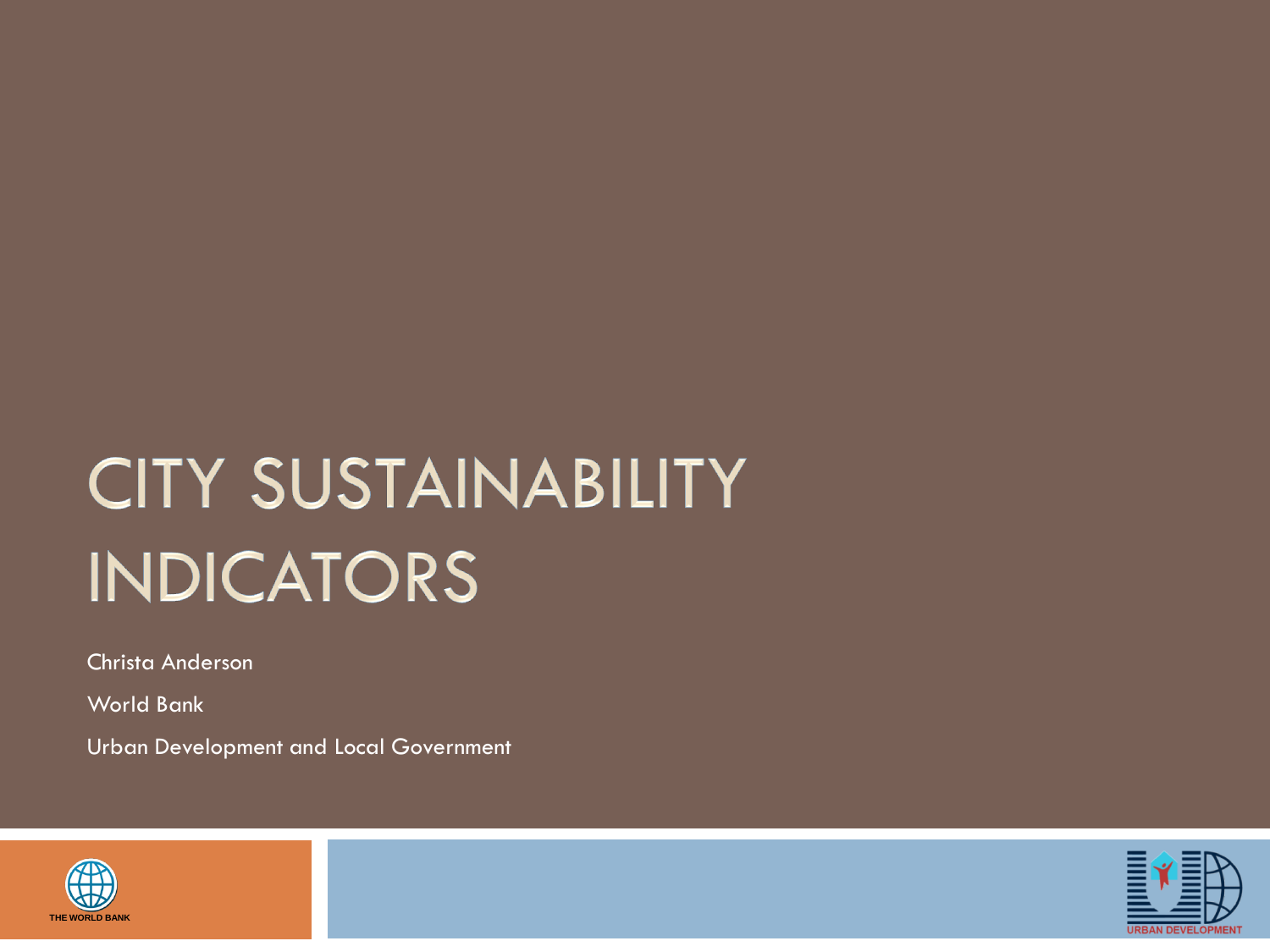# City Sustainability Indicators

## Necessary Features

- **Harmonize across regions**
- Measure baseline performance
- □ Simple Metrics: Focus on core indicators and basic services
- □ City-level data that can be aggregated to Metro



*\* You can't manage what you can't measure \**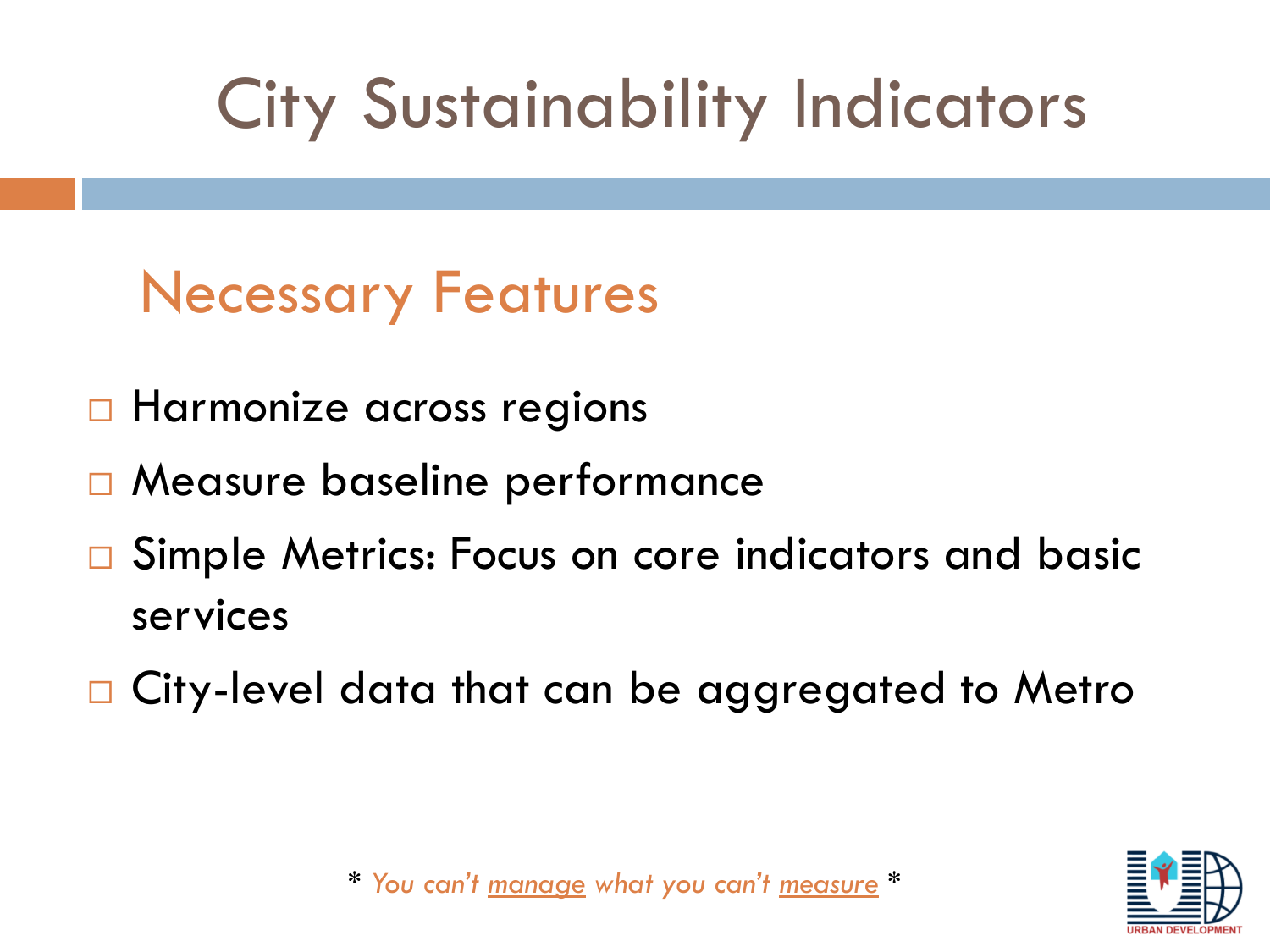## Existing Sustainability Indicator systems

| <b>System</b><br><b>Type</b> | <b>Indicator System</b>                                        | 1988 |  |  |                    |                                                               |  | 2000 |  |  |  |  | 2009 |  |
|------------------------------|----------------------------------------------------------------|------|--|--|--------------------|---------------------------------------------------------------|--|------|--|--|--|--|------|--|
| NGO                          | International Institute for<br>Sustainable Development (IISD)  |      |  |  |                    |                                                               |  |      |  |  |  |  |      |  |
| Public                       | Sustainable Seattle                                            |      |  |  |                    |                                                               |  |      |  |  |  |  |      |  |
| Public                       | Portland Planning and<br>Sustainability                        |      |  |  |                    |                                                               |  |      |  |  |  |  |      |  |
| Public                       | Santa Monica Sustainability Plan                               |      |  |  |                    |                                                               |  |      |  |  |  |  |      |  |
| Private                      | ACSE - Sustainability Action Plan                              |      |  |  |                    |                                                               |  |      |  |  |  |  |      |  |
| NGO                          | Neighborhood Sustainability<br>Indicators Guidebook            |      |  |  |                    |                                                               |  |      |  |  |  |  |      |  |
| <b>NGO</b>                   | Sustainability Reporting<br>Guidelines                         |      |  |  |                    |                                                               |  |      |  |  |  |  |      |  |
| Public                       | Central Texas Sustainability<br>Indicators Project             |      |  |  |                    |                                                               |  |      |  |  |  |  |      |  |
| <b>NGO</b>                   | International Sustainability<br>Indicators Network (ISIN)      |      |  |  |                    |                                                               |  |      |  |  |  |  |      |  |
| NGO                          | Green Star (Australia)                                         |      |  |  |                    |                                                               |  |      |  |  |  |  |      |  |
| Public                       | Minneapolis Sustainability<br>Indicators                       |      |  |  |                    |                                                               |  |      |  |  |  |  |      |  |
| Public                       | Whistler Monitor Program                                       |      |  |  |                    |                                                               |  |      |  |  |  |  |      |  |
| NGO                          | Global City Indicators Facility                                |      |  |  |                    |                                                               |  |      |  |  |  |  |      |  |
| Public                       | Urban Sustainability Indicators -<br>Euro. Foundation          |      |  |  |                    |                                                               |  |      |  |  |  |  |      |  |
| Private                      | Sustainable Sites Initiative (ASLA<br>+ LBJ Wildflower Center) |      |  |  |                    |                                                               |  |      |  |  |  |  |      |  |
| Public                       | Houston Sustainability Indicators                              |      |  |  |                    |                                                               |  |      |  |  |  |  |      |  |
| NGO                          | LEED ND                                                        |      |  |  | Program Initiation |                                                               |  |      |  |  |  |  |      |  |
| Public                       | Estidama - Abu Dhabi                                           |      |  |  |                    | Major changes to program or<br>release of significant reports |  |      |  |  |  |  |      |  |
| NGO                          | STAR Community Index (ICLEI,<br>USGBC, and CAP)                |      |  |  |                    |                                                               |  |      |  |  |  |  |      |  |
| Private                      | Siemens - European Green City<br>Index                         |      |  |  |                    |                                                               |  |      |  |  |  |  |      |  |
| Private                      | PWC - Cities of Opportunity                                    |      |  |  |                    |                                                               |  |      |  |  |  |  |      |  |
| Institutional                | 2010 Environmental Performance<br>Index                        |      |  |  |                    |                                                               |  |      |  |  |  |  |      |  |
| Private                      | World Bank - Sustainable<br>Development                        |      |  |  |                    |                                                               |  |      |  |  |  |  |      |  |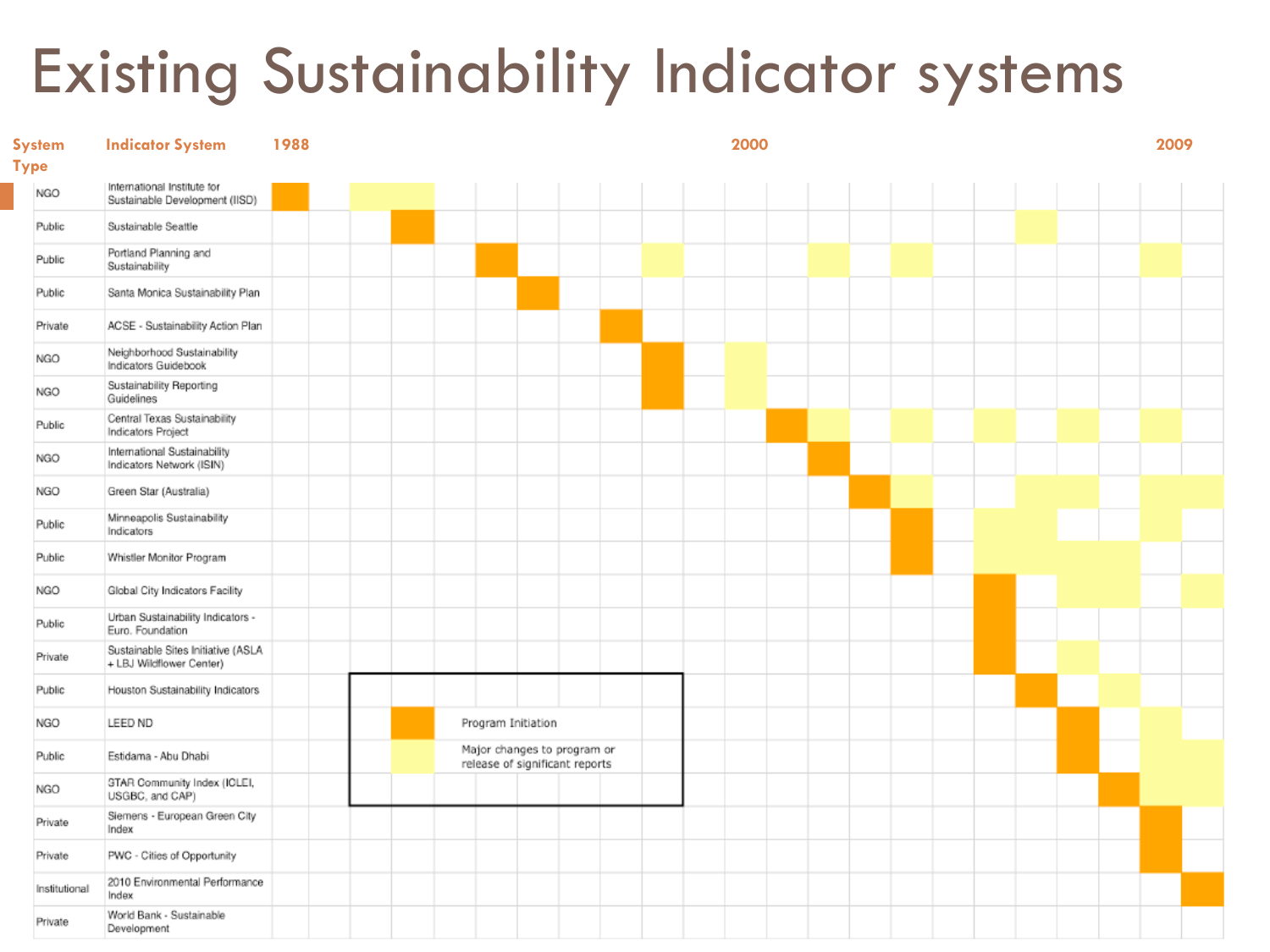### Review of Sustainability Indicator Systems

#### Categories covered by Sustainability Occurrence of Indicators Indicator Systems

# 0 5 10 15 20 25 30 35 40 45 50 Efficient Land Use

Transportation & Infrastructure Coordinated with Land Use Access to a variety of tranportation options Access to public recreation and open space Access to Capital and Credit Local or civic identity/sense of place Access to Education, Jobs, and Training Diversified and Competitive Economy Safety Health Efficient Resource Use Carbon Efficient, Environmentally-Sound Transportation Access to affordable housing and services Waste Pollution Min & Mgmt. Climate Change & DRM, Adaptation & Resilience Diverse Natural Environment & Functional Ecosystem

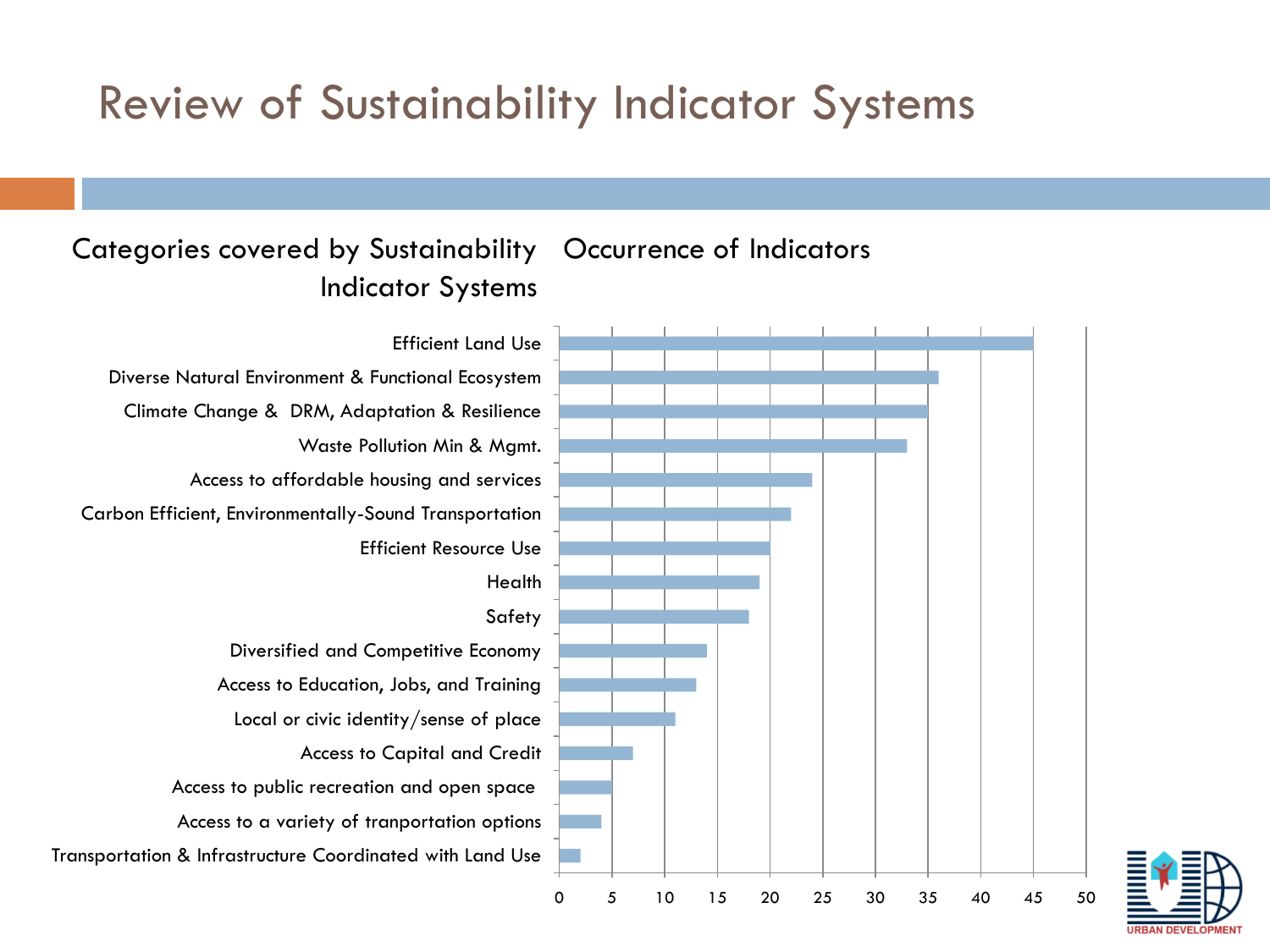

#### THE PROGRAM AND ITS PURPOSE

The Global City Indicators Program provides an established set of city indicators with a globally standardized methodology that allows for global comparability of city performance and knowledge sharing. This website serves all cities that become members to measure and report on a core set of indicators through this web-based relational database.

#### **THE INDICATORS**

The Program is structured around 22 "themes" that measure a range of city services and quality of life factors.

| <b>CITY SERVICES</b>                                                                                                                                                                                              | <b>QUALITY OF LIFE</b>                                                                                                                                                    |
|-------------------------------------------------------------------------------------------------------------------------------------------------------------------------------------------------------------------|---------------------------------------------------------------------------------------------------------------------------------------------------------------------------|
| <b>Education</b><br>Energy<br>Recreation<br><b>Fire Emergency</b><br>Response<br>Governance<br>Health<br>Social Services<br>Solid Waste<br>Transportation<br><b>Urban Planning</b><br><b>Waste Water</b><br>Water | <b>Civic Engagement</b><br>Culture<br>Economy<br><b>Environment</b><br>Shelter<br><b>Social Equity</b><br>Subjective<br>Well-Being<br><b>Technology And</b><br>Innovation |

For a more complete list of GCIP indicators please refer to the document "GCIF Indicators" in the documents page.

#### NEW CITIES - WEI COME



ren

#### **Lisbon Joins**



#### **Barcelona Joins ULLIUM THE MANUFACTURE**

#### **NEW DEVELOPMENTS**

**UPCOMING EVENTS** 

#### Knowledge Cities Conference - March 1-2, 2011 - Al-Madinah Al-Munawarrah, Kingdom of Saudi Arabia

The GCIF has been invited to speak at a conference on knowledge cities in Saudi Arabia hosted by the Municipality of Al-Madinah Al-Munawarrah together with the World Bank.

#### World Health Organization Consultation Meeting on Urban Health Metrics Research - February 23-25, 2010 - Kobe, Japan

The GCIF has been invited by the WHO to present its work on urban health metrics at the WHO Centre for Health Development's meeting on urban health metrics research in Kobe, Japan.

#### U.S. Department of Housing and Urban Development - February 11, 2011 -Washington, DC, United States

The GCIF has been invited to present our work on the development of a globally standardized set of indicators for cities worldwide as part of a panel hosted by U.S. HUD which includes Ron Sims, Deputy Secretary, HUD, Jessica Rosen Tulodo, USAID, James A. Brooks, National League of Cities and Abha Joshi-Ghani. The World Bank.

#### OECD Roundtable on Environmental Indicators for Cities - November 29, 2010, Paris

The GCIF has been invited to present its work to the OECD in Paris. The meeting is hosted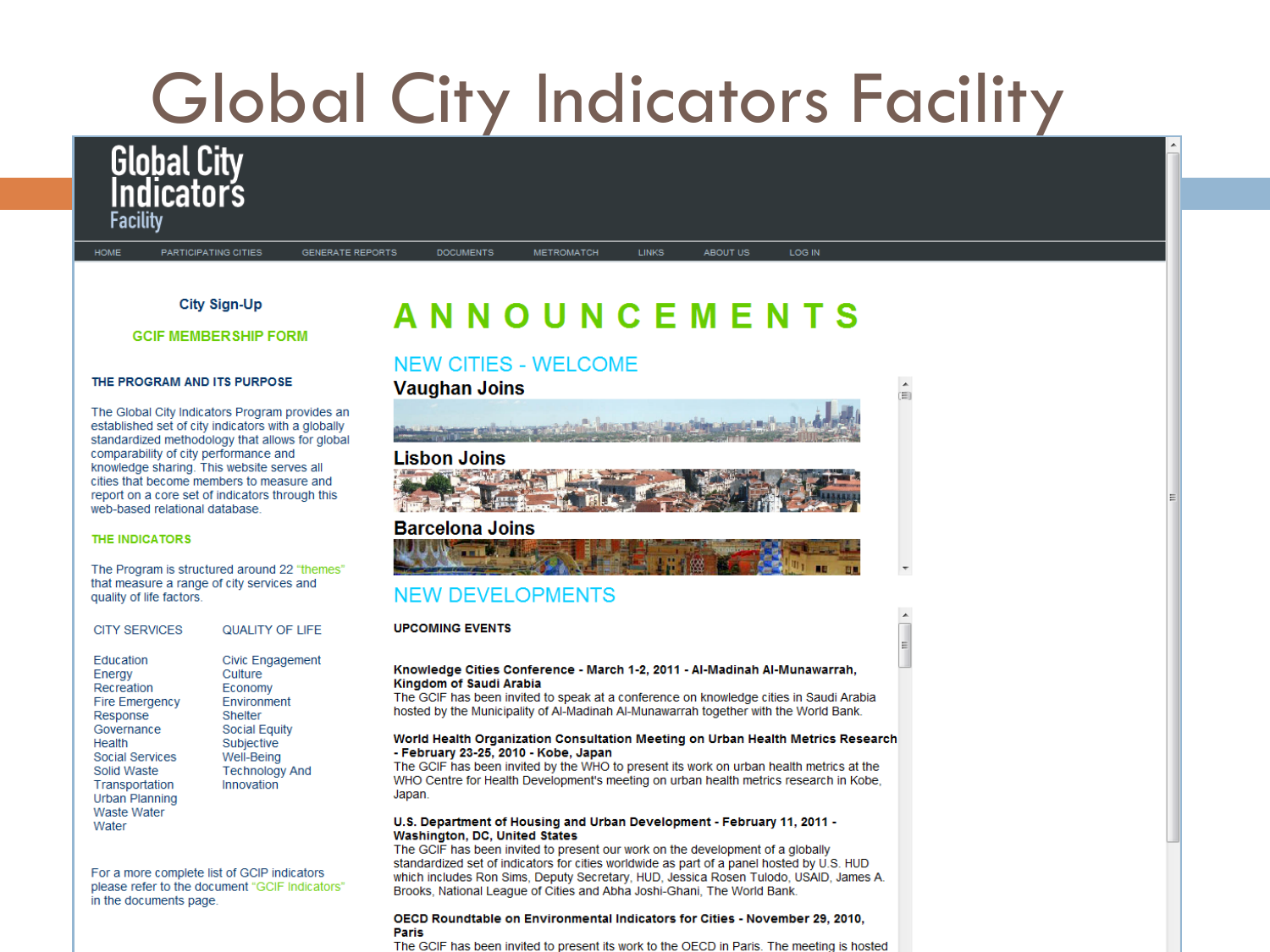□ Structured around themes organized into two broad categories: city services and quality of life



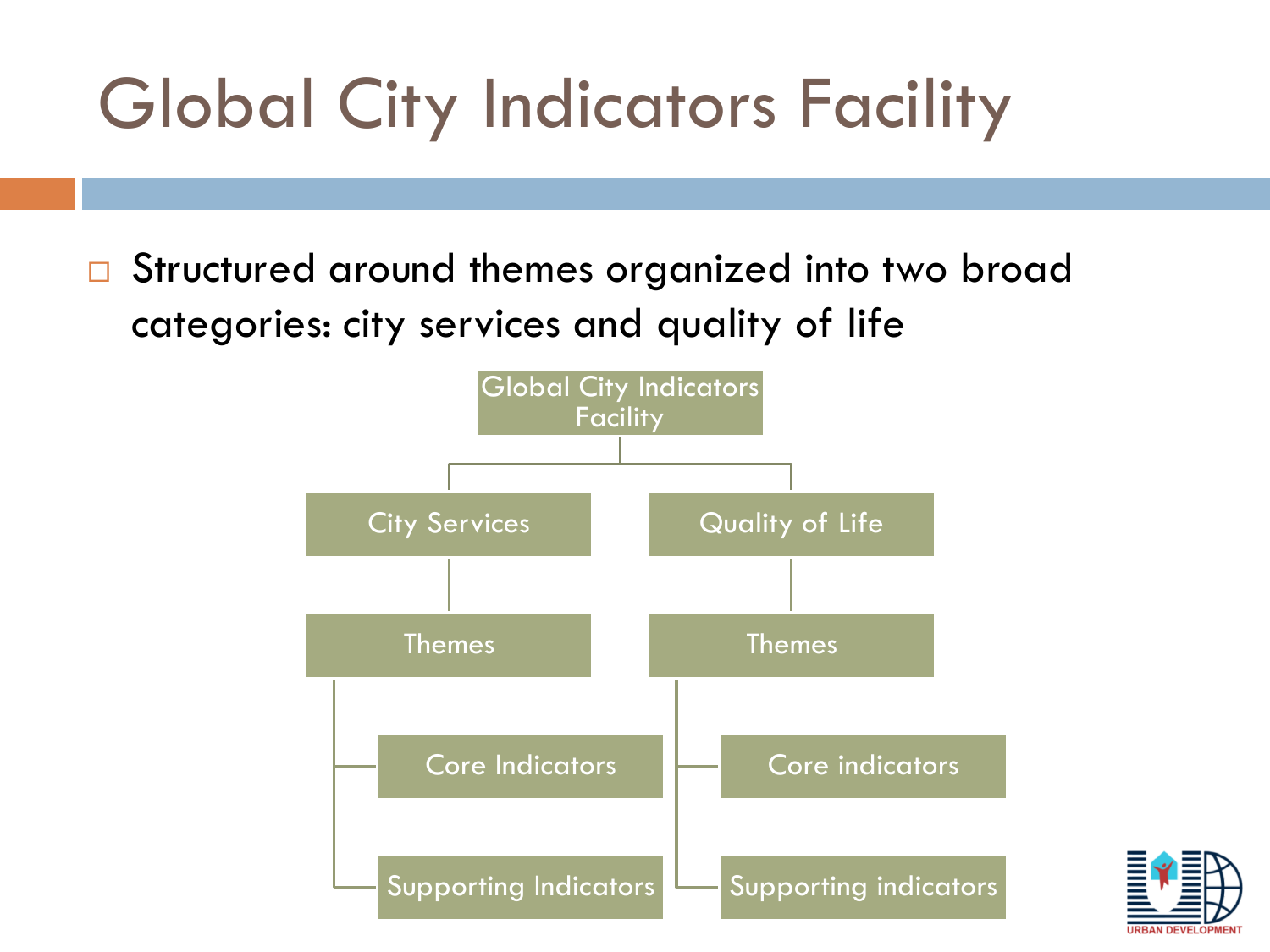## City Services Themes

- **Education**
- Finance
- □ Governance
- Recreation
- □ Social Services
- $\Box$  Transportation
- □ Wastewater
- □ Energy
- □ Fire and Emergency Services
- □ Health
- □ Safety
- □ Solid waste
- □ Urban Planning
- Water

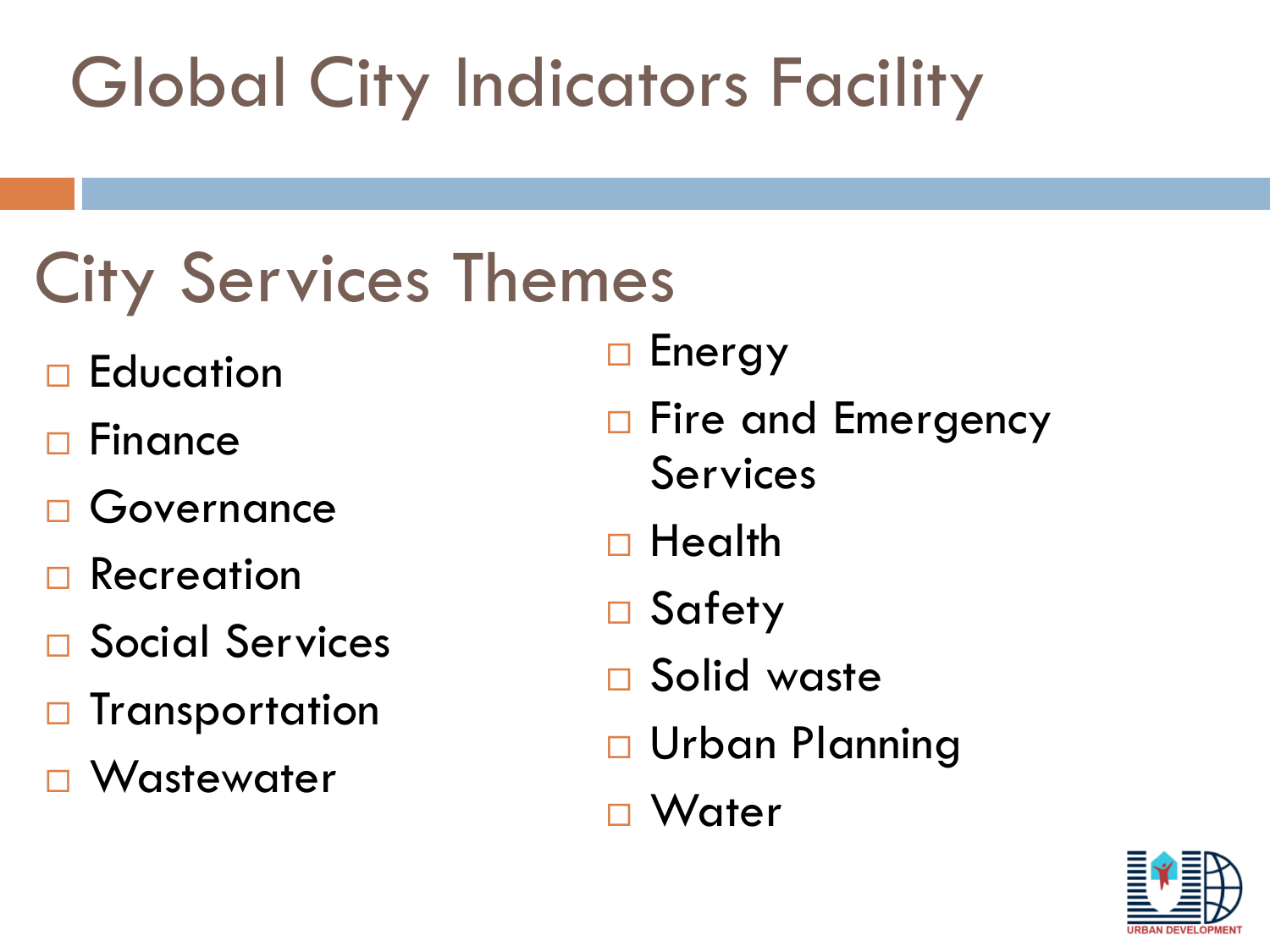## Quality of Life Themes

- □ Civic Engagement
- $\Box$  Economy
- **Shelter**
- □ Subjective Well-Being
- **Culture**
- Environment
- □ Social Equity
- □ Technology and Innovation

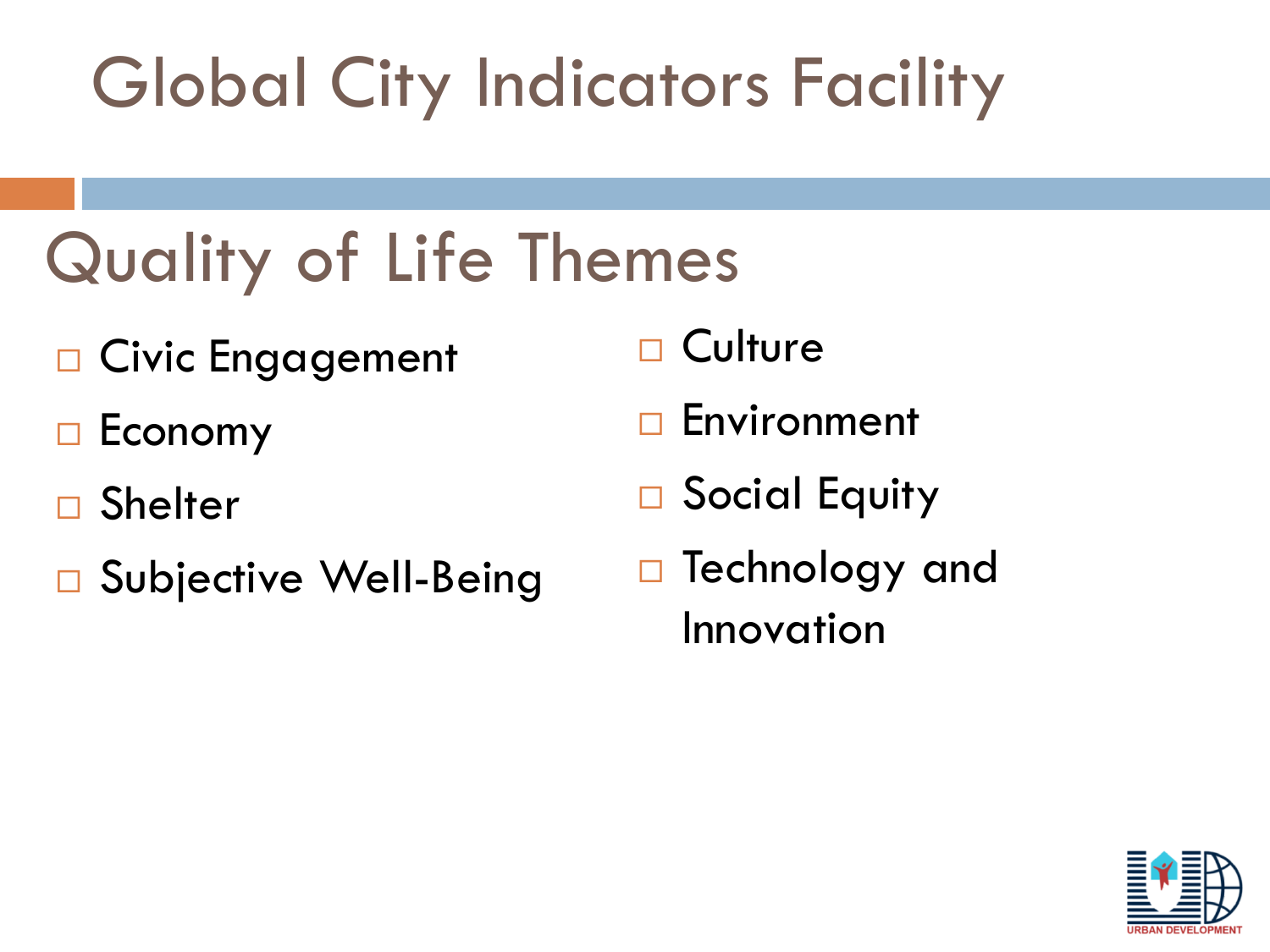The Global City Indicators Facility is structured around "themes' organized into two broad categories, city services and quality of life.

#### **Governance**

Gross Operating Budget [\$] Gross Operating Budget per capita [\$] **Gross Capital Budget [\$]** Gross Capital Budget per capita [\$] Debt service ratio [%] Tax collected as a % of tax billed Capital spending as % of total expenditures Own-source revenue as % of total revenues % of women employed in the city government Voter participation in last municipal election [%] No. of local officials elected to office per 100,000 Type of government (e.g. Local, Regional, County)

#### **Economy**

City Product per capita [\$] GDP per capita [\$] % of country's GDP % of country's population Average household income [\$] Annual inflation rate (avg. of last 5 years) [%] Cost of living [\$] Income distribution [GINI Coefficient] **Total employment** Annual avg. unemployment rate [%] Employment % change since base year City unemployment rate [%] % of persons in full time employment Commercial/Ind. assessment as % of total assess't Number of businesses per 1000 population % of city population living in poverty

#### People

**Total population** % of population that are children % of population that are youth % of population that are adults % of population that are senior citizens Male-Female ratio (# of males per 100 females) Population % change since base year (1991) **Population Dependency Ratio** [%] of population that are new immigrants % of pop. migrating from elsewhere in country

#### **Urban Planning, Shelter and Environment Land Area**

**Population Density [per km2]** Jobs/housing ratio **Total number of households** Total # occupied dwelling units (owned & rented) Dwelling density [per km2] Persons per unit Informal settlements as % of city area % of city population living in slums No. of households without registered legal titles No. of homeless people per 100,000 population Green area per 100,000 population [ha] % of non-residential area Public indoor recreation space per capita [m2] Public outdoor recreation space per capita [m2]

#### **Global region**

Climate type Average annual temperature [Celsius] Average annual rainfall [mm] Average annual snowfall [cm] PM10 concentration [µ/m3] **GHG Emissions [tonnes per capita]** 



Clobal City Indiantera English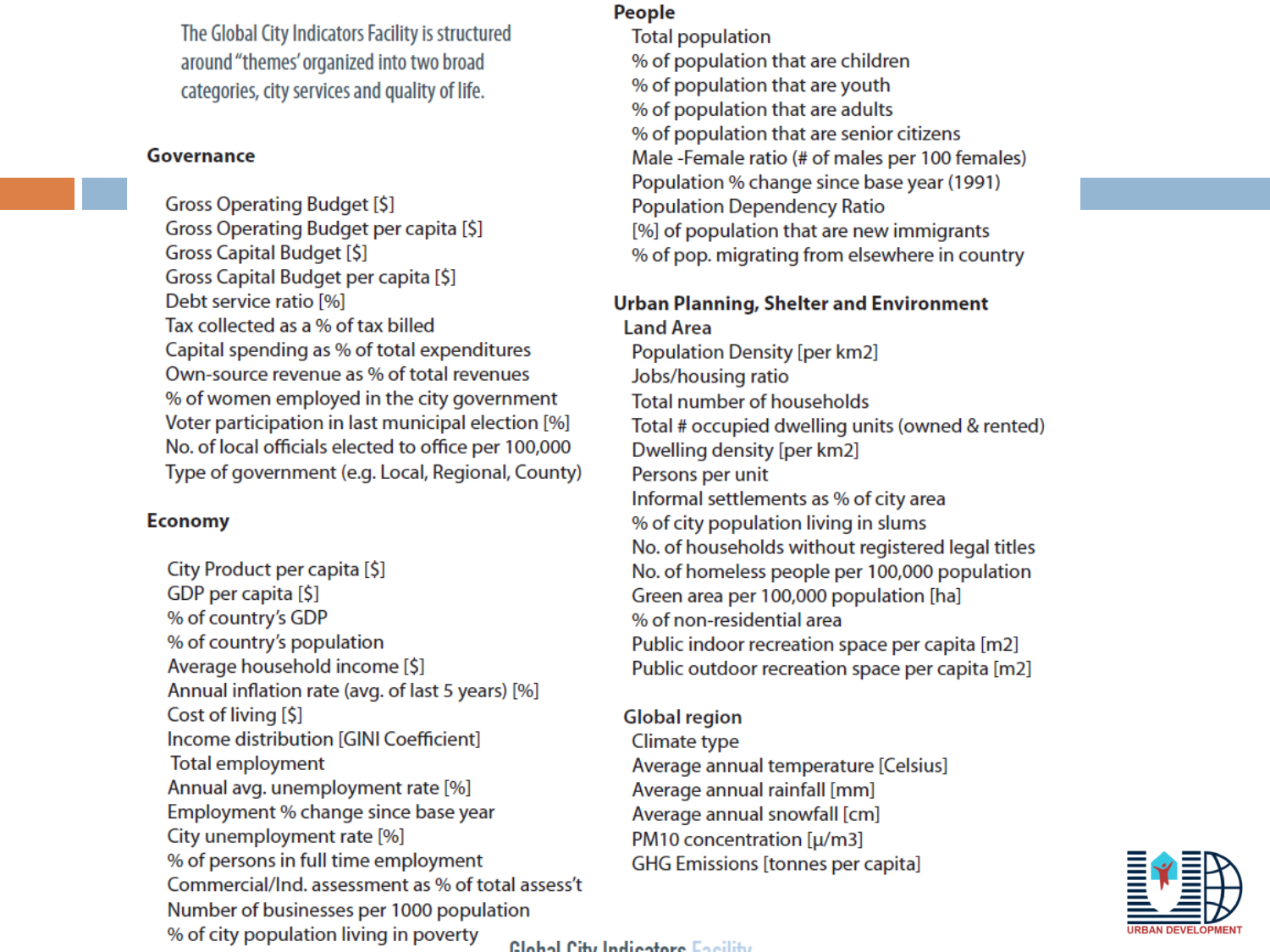#### **City Management and Infrastructure Electricity**

% of pop. with authorized electrical service Total residential electrical use per capita [kW] Total electrical use per capita [kW] Electrical interruptions per customer [avg. #/yr] Avg. length of electrical interruptions [hours]

#### **Waste Management**

% of pop. with regular solid waste collection % of solid waste that is recycled % of solid waste disposed of in an incinerator % of solid waste burned openly % of solid waste disposed of in an open dump % of solid waste disposed of in a sanitary landfill % of solid waste disposed of by other means

#### **Waste Water**

% of population served by wastewater collection % of wastewater that has received no treatment % of wastewater receiving primary treatment % of wastewater receiving secondary treatment % of wastewater receiving tertiary treatment

#### Water

% of population with potable water supply service Domestic water consumption per capita [litres/day] % of pop. with sust. access to improved water source Total water consumption per capita [litres/day] % of water loss

Water service interruption per household [avg. hrs/yr]

#### **Transportation**

Km of high capacity public transit per 100,000 pop. Km of light passenger transit per 100,000 pop. Number of personal automobiles per capita Annual number of public transit trips per capita Number of two-wheel motorized vehicles per capita Number of non-stop commercial air destinations Transportation fatalities per 100,000 population

#### **Education, Technology and Innovation Education:**

Student/teacher ratio % of children completing primary & secondary ed. % of students completing primary education % of students completing secondary education % of school-aged children enrolled in schools % of male children enrolled in schools % of female children enrolled in schools

#### **Technology & Innovation**

No. of internet connections per 100,000 pop. No. of new patents per 100,000 per year % of jobs in the cultural sector No. of higher education degrees per 100,000 pop. No. of telephones (landlines & cell) per 100,000 pop. No. of landline phone connections per 100,000 pop. No. of cell phone connections per 100,000 pop.

#### Health, Safety, and Emergency Response **Health**

No. of in-patient hospital beds per 100,000 pop. No. of physicians per 100,000 pop. No. of nursing/midwifery personnel per 100,000 pop. Average life expectancy Under age five mortality per 1,000 live births

#### **Safety**

No. of police officers per 100,000 population No. of homicides per 100,000 population Violent crime rate per 100,000 population

#### **Fire & Emergency**

No. of firefighters per 100,000 population No. of fire related deaths per 100,000 population Response time for fire department [minutes]

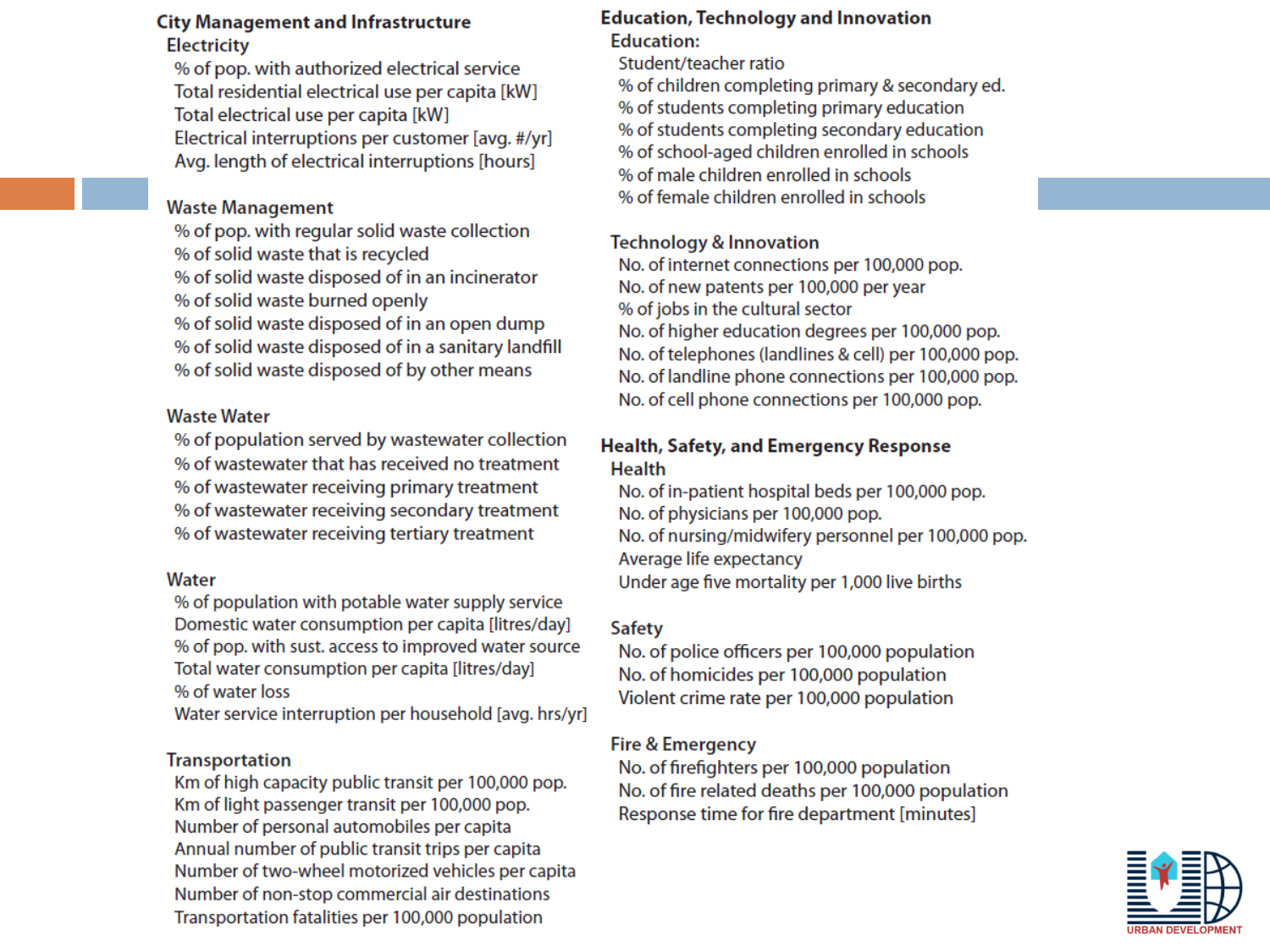## □ Key Features

- City-led Managed by cities and coordinated by GCIF
- **E** Focuses on cities and city governance
- **P** Provides a network for information sharing
- Cost effective Free web-based platform and commonly collected indicators
- $\blacksquare$  Includes key stakeholders  $-$  Partnerships with international organizations who are also GCIF board members

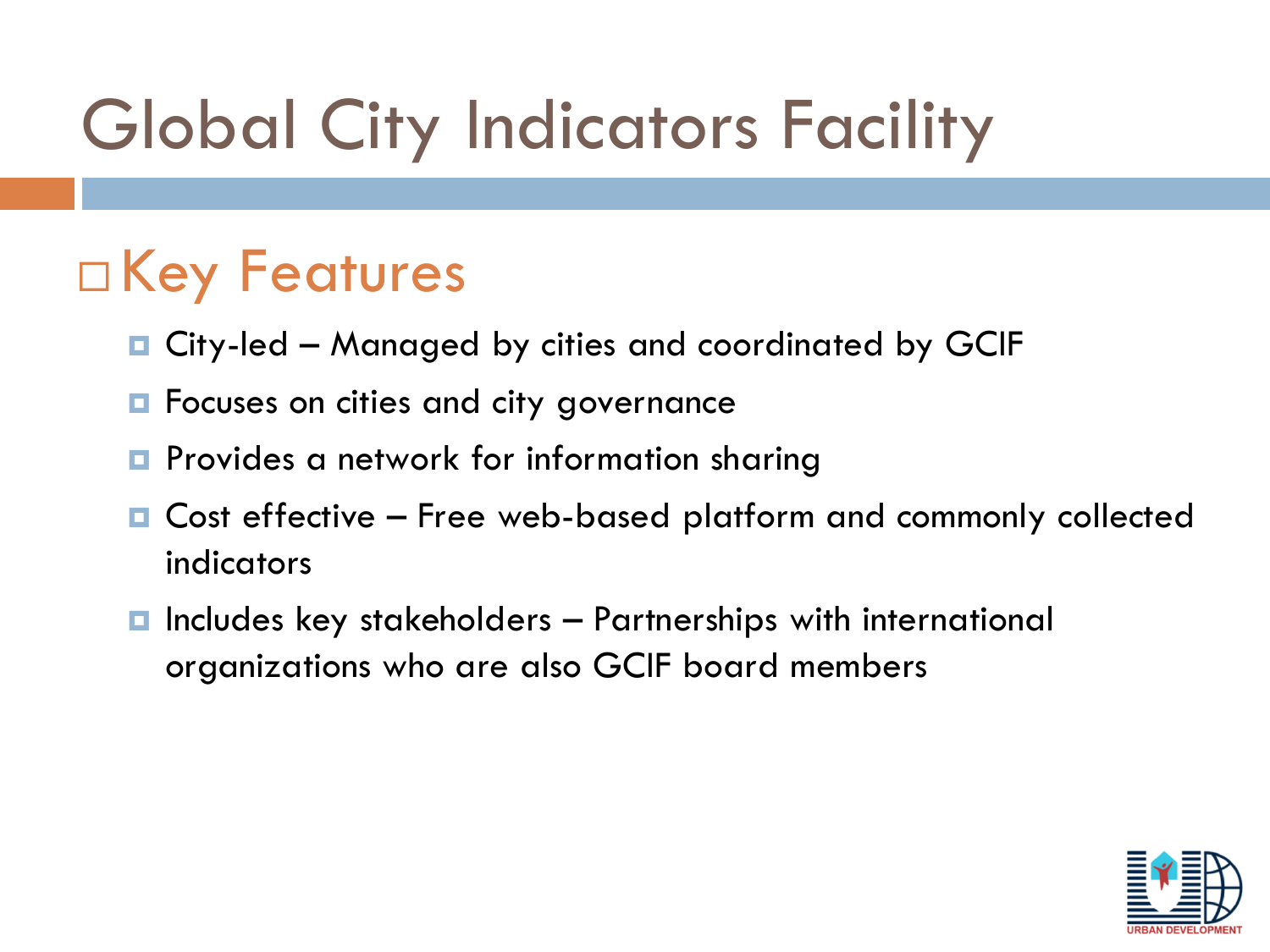## Toward Standard Sustainability Indicators

- **Harmonize across regions**
- □ Simple Metrics: Focus on core indicators and basic services
- $\Box$  Transparent indicators
- Measure baseline performance & update regularly
- □ City-level data that can be aggregated to Metro